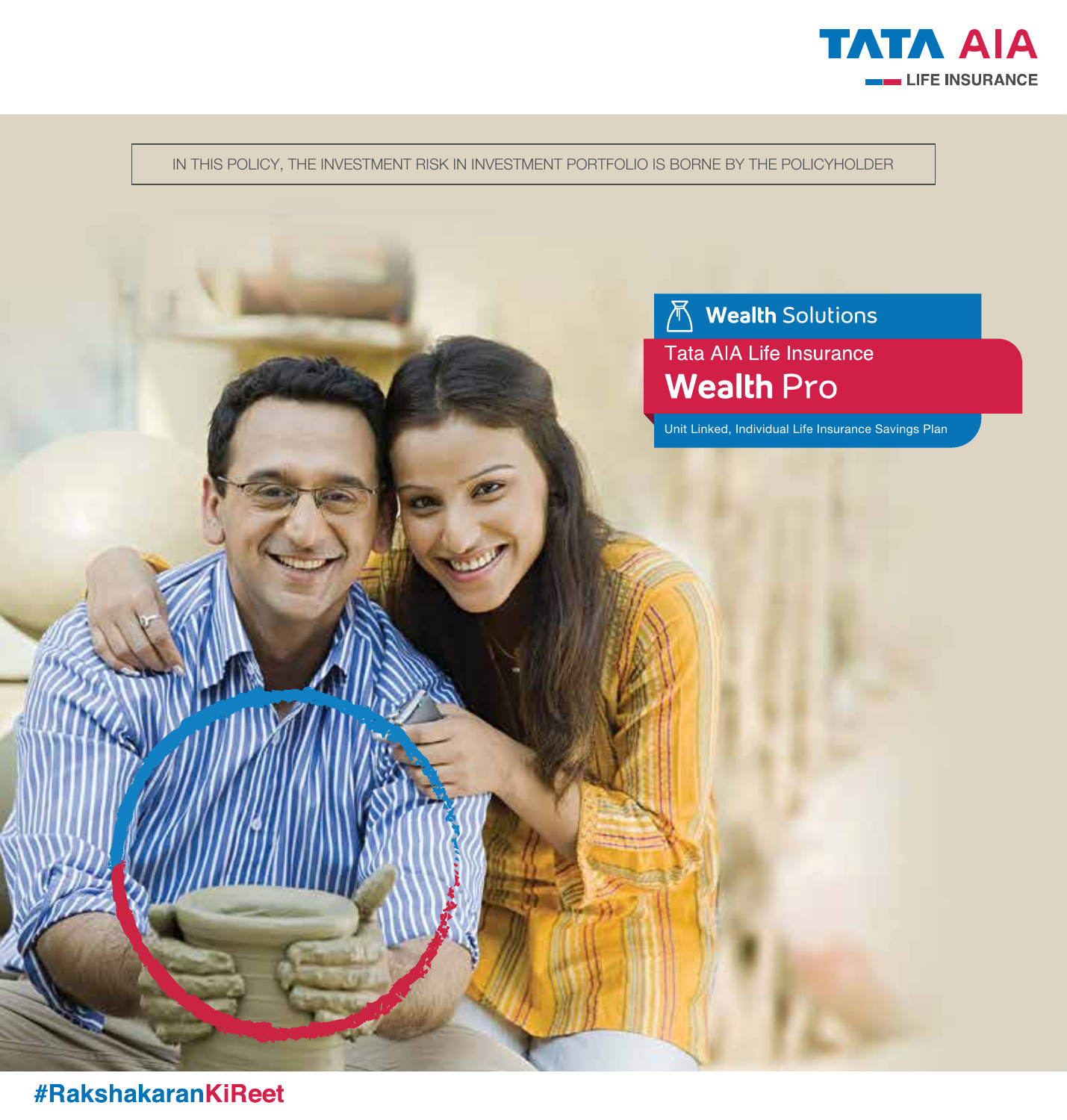# **Tata AIA Life Insurance Wealth Pro**

Unit Linked, Individual Life Insurance Savings Plan

LINKED INSURANCE PRODUCTS DO NOT OFFER ANY LIQUIDITY DURING THE FIRST FIVE YEARS OF THE CONTRACT. THE POLICYHOLDER WILL NOT BE ABLE TO SURRENDER / WITHDRAW THE MONIES INVESTED IN LINKED INSURANCE PRODUCTS COMPLETELY OR PARTIALLY TILL THE FND OF THE FIFTH YEAR.

Smart investments are all about making gains from your money and converting it into wealth. Tata AIA Life Insurance Wealth Pro, Unit Linked, Individual Life Insurance Savings Plan that helps grow your money into wealth so that your dreams and aspirations never fall short of resources.

With this plan you have the power to choose the duration of your investments as well as the premium payment term.

Investment in this plan can help you fulfill your medium to long term goals such as children's education, retirement planning and wealth creation.

Tata AIA Life Insurance Wealth Pro, a plan that makes your wealth keep pace with your dreams

# **Salient Features**

- Flexibility to pay premium one time or for a limited period as per your choice
- Regular Loyalty Additions to boost investments
- Flexibility to choose from 11 Fund options for enhanced investment opportunities
- Option to customize your plan with three additional unit deducting riders
- Choice of Enhanced Systematic Money Allocation & Regular Transfer Investment Portfolio Strategy
- Tax benefits u/s 80C and 10 (10D) of the Income Tax Act, 1961

### **Plan at a Glance**

| Minimum Issue Age<br>(Age last birthday)    | 0 years (30 days)                                                                       |
|---------------------------------------------|-----------------------------------------------------------------------------------------|
| Maximum Issue Age<br>(Age last birthday)    | 60 years                                                                                |
| Minimum Maturity Age<br>(Age last birthday) | 18 years                                                                                |
| Maximum Maturity Age<br>(Age last birthday) | 75 years                                                                                |
| <b>Policy Term</b>                          | 15 to 40 years                                                                          |
| <b>Premium Paying Term</b>                  | Single Pay<br>Limited Pay $-5/7$ and 10 years<br>Regular /Limited Pay - 15 and 20 years |
| Pay Mode                                    | Single, Annual, Semi-Annual,<br>Quarterly, Monthly                                      |
| Minimum Premium <sup>1</sup>                | Single Pay – ₹ 5,00,000<br>Regular/Limited Pay – ₹ 2,50,000<br>per annum                |
| Maximum Premium <sup>1</sup>                | No Limit                                                                                |

| <b>Minimum Basic</b><br>Sum Assured <sup>2</sup> |                                                 | For Single Pay -<br>1.25 times the Single Premium |  |
|--------------------------------------------------|-------------------------------------------------|---------------------------------------------------|--|
|                                                  | For Regular / Limited Pay -                     | Higher of (10*AP) OR (0.5*Policy                  |  |
|                                                  | Term*AP)                                        |                                                   |  |
| Maximum Basic<br>Sum Assured <sup>2</sup>        | For Single Pay -<br>For Regular / Limited Pay - | 1.25 times the Single Premium                     |  |
|                                                  |                                                 |                                                   |  |
|                                                  | Entry<br>Age band                               | <b>Maximum</b><br><b>Multiple of AP</b>           |  |
|                                                  | 0 to 30                                         | 30                                                |  |
|                                                  | 31 to 40                                        | 20                                                |  |
|                                                  | 41 to 50                                        | Higher of (Policy Term                            |  |
|                                                  | $51$ to $60$                                    | $/2$ or 15)<br>Higher of (Policy Term             |  |

AP is Annualised Premium and it means the premium amount payable in a year excluding the taxes, rider premiums and underwriting extra premiums on riders, if any.

1 Increase or decrease in Premium is not allowed under this plan. If Premium is the starting point, Premium should be chosen to be a multiple of  $\bar{\tau}1,000$ .

2Increase or decrease in Basic Sum Assured by changing the premium multiple is allowed subject to Underwriting and limit set by the Company. If Basic Sum Assured is the starting point, Basic Sum Assured should be next higher multiple of  $\overline{5}1,000$ .

### **Important aspects**

- 1. Total Sum Assured under the plan is the total of Basic Sum Assured and Top-up Sum Assured.
- 2. The Regular / Single premium and any Top-up premium net of premium allocation charge will be used to purchase units in the various investment fund/s offered under this plan and as chosen by you. The units purchased in the investment fund is the monetary amount allocated to the investment fund divided by its then prevailing NAV per unit.
- 3. Regular/Single Premium Fund Value is equal to the number of units pertaining to Regular/Single premiums allocated to the investment fund/s chosen by you multiplied by its then prevailing NAV per unit Top-up Premium Fund Value, if any, is equal to the number of units pertaining to Top-up premiums allocated to the investment fund/s chosen by you multiplied by its then prevailing NAV per unit.
- 4. Total Fund Value under this plan is the total of Regular / Single Premium Fund Value and Top-up Premium Fund Value, if any. The Fund Value represents the total value of your investments to date and is the balance of all units allocated to the investment fund/s chosen by you multiplied by its then prevailing NAV per unit.

# **What are your Benefits?**

#### **Maturity Benefit**

On survival to the end of the policy term, you will receive the Total Fund Value which is sum of Regular/ Single Premium Fund Value and Top-Up Premium Fund Value, valued at applicable NAV on the date of Maturity.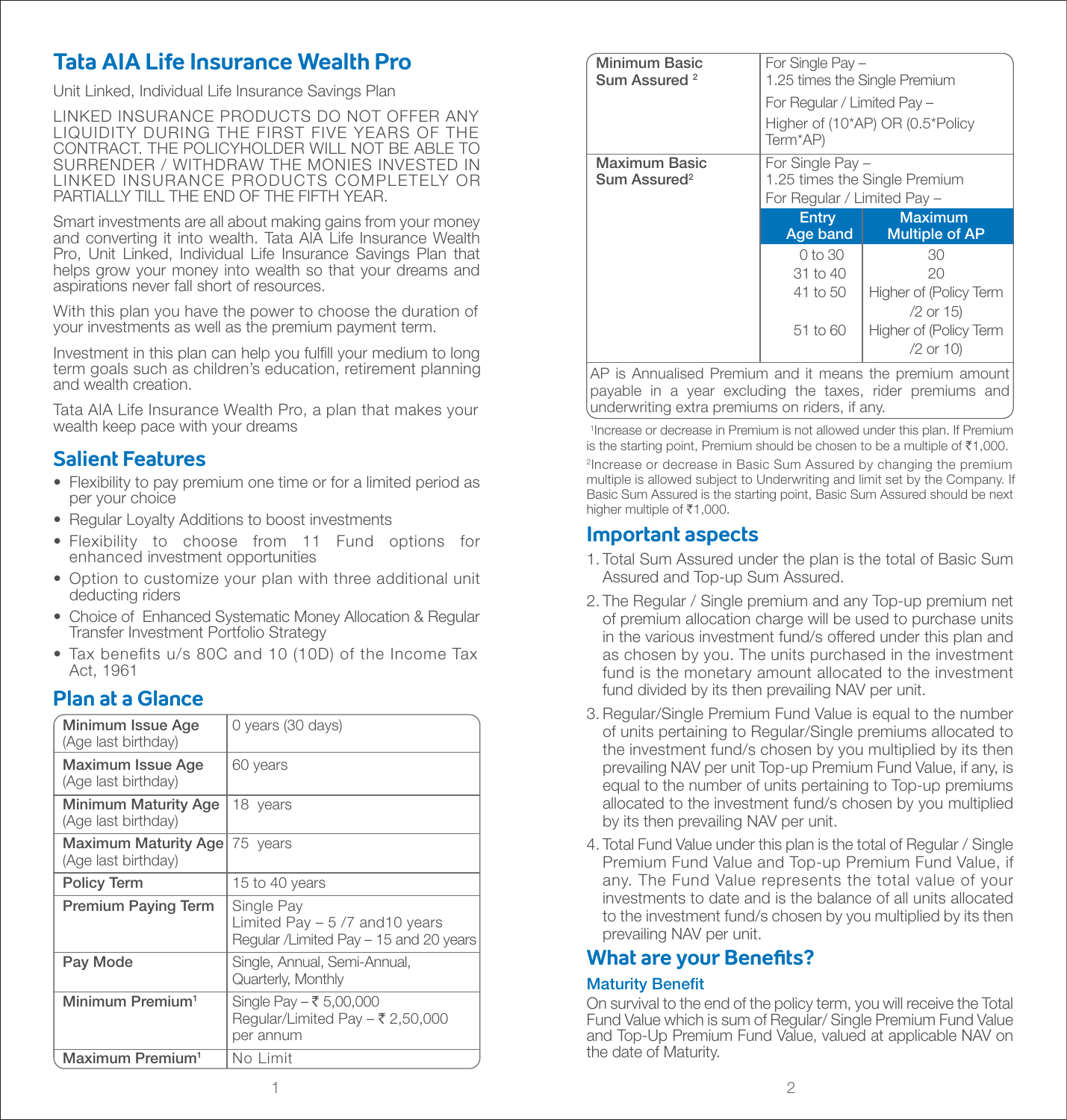#### **Death Benefit**

In case of death of the Life Insured during the policy term and while the policy is in force, the Nominee/legal heir will get,

Highest of

- (i) the Basic Sum Assured net of all "Deductible Partial Withdrawals", if any, from the Regular/Single Premium Fund Value, or
- (ii) the Regular/Single Premium Fund Value of this Policy or
- (iii) 105 percent of the total Regular/Single Premiums paid up to the date of death.

In addition to this:

#### Highest of

- (i) the approved Top-up Sum Assured(s) or
- (ii) Top-up Premium Fund Value of this Policy or
- (iii) 105 percent of the total Top-up Premiums paid up to the date of death

is also payable provided the Policyholder has a Top-up Premium Fund Value. Deductible Partial Withdrawals are not applicable in case of Top-Up Sum Assured.

For purpose of determining the Death Benefit, the Deductible Partial Withdrawals mentioned above shall mean the Partial withdrawals made during the last two years immediately preceding the date of death of the Insured.

#### **Benefit Illustration**

To illustrate the above benefits let's have a look at the following Benefit Illustration\*

The table below gives the Total Maturity Benefit for a healthy person aged 35 years at standard age proof

- Fund Allocation: 50% in Large Cap Equity Fund and 50% in Whole Life Mid cap Equity Fund
- Annualised Regular Premium: ₹5,00,000
- Mode of payment: Annual /Single

anniversary starting from eleventh (11<sup>th</sup>) Policy Anniversary till the end of the policy term.

If you have chosen a single pay option, the additional units at the rate of 0.35% of units in each of the funds under the Single Premium Account will be credited (post deduction of applicable charges) to the respective funds every policy anniversary starting from sixth (6<sup>th</sup>) Policy Anniversary till the end of the policy term.

The Loyalty Additions will be credited only if the policy is in force and all due premiums have been paid. Loyalty Additions are not payable on Top-up Premium Account.

### **What are your investment avenues?**

This product offers you the flexibility to invest in a manner that suits your investment risk profile and individual needs.

 a) You can choose from the 11 investment fund options OR

#### b) Choose the following PORTFOLIO STRATEGY

I) Enhanced Systematic Money Allocation & Regular<br>Transfer (Enhanced SMART)

#### a) You can choose from a variety of funds

Your allocable Regular/ Single Premium and Top- Ups (if any) are invested in one or more investment funds as per your chosen asset allocation. You have an option of choosing any or all of the 11 Funds or such funds which are available at the time of allocation, based on your preferred asset allocation.

We offer 11 investment funds ranging from 100% debt to 100% equity to suit your particular needs and risk appetite – Multi Cap Fund, India Consumption Fund, Top 50 Fund, Top 200 Fund, Super Select Equity Fund, Large Cap Equity fund, Whole Life Mid Cap Equity fund, Whole Life Aggressive Growth fund, Whole Life Stable Growth fund,  $W$ hole Life Income fund and Whole Life Short-term fixed Income fund.

|        |                |                        |                                                      |                            | Guaranteed                       | Higher Rate Illustration (8%)                                 |                     | Lower Rate<br>Illustration (4%)                           |
|--------|----------------|------------------------|------------------------------------------------------|----------------------------|----------------------------------|---------------------------------------------------------------|---------------------|-----------------------------------------------------------|
| Age    | Policy<br>Term | Premium<br>Paying Term | <b>Annual Regular</b><br>Premium <sup>##</sup> $(3)$ | Premium<br><b>Multiple</b> | <b>Benefits</b>                  | Non Guaranteed<br><b>Benefits</b>                             |                     | Non Guaranteed<br><b>Benefits</b>                         |
| Years) | (Years)        | (Years)                |                                                      | chosen                     | Basic Sum<br>Assured $(\bar{z})$ | <b>Total Maturity</b><br>Benefit $\sqrt[t]{\overline{\zeta}}$ | Net Yield**<br>@ 8% | <b>Total Maturity</b><br>Benefit <sup>#</sup> $(\bar{z})$ |
| 35     | 20             | Single                 | 5,00,000                                             | 1.25                       | 6,25,000                         | 16,79,682                                                     | 6.25%               | 7,54,648                                                  |
| 35     | 20             | 5                      | 5,00,000                                             | 10                         | 50,00,000                        | 75,91,560                                                     | 6.42%               | 37,45,883                                                 |
| 35     | 20             |                        | 5,00,000                                             | 10                         | 50,00,000                        | 1,01,43,407                                                   | 6.46%               | 52,63,399                                                 |
| 35     | 20             | 10                     | 5,00,000                                             | 10                         | 50,00,000                        | 1,34,03,680                                                   | 6.49%               | 73,52,120                                                 |

\*Some benefits are quaranteed and some benefits are variable (Non-guaranteed) with returns based on the future performance of the opted funds and fulfillment of other applicable policy conditions. #Total Maturity Benefit is inclusive of Loyalty Additions and exclusive of Goods and Services Tax and cess as applicable. For benefit values net of Goods and Service Tax and cess as applicable please refer to the Benefit illustration. ##"Goods and Services Tax and cess as applicable and TDS" are applicable as per

#### Loyalty Additions

As a reward for your loyalty, additional units at the rate of 0.20% of the units in each of the funds under the Regular Premium Account will be credited (post deduction of applicable charges) to the respective funds every policy governing laws. Tata AIA Life Insurance Company Limited reserves the right to recover from the Policyholder, any levies and duties (including Goods and Services Tax and cess as applicable and TDS), as imposed by the government from time to time. Kindly refer to Benefit illustration for exact premium. \*\*Computation of the net yield excludes mortality charges and Goods and Services Tax and cess as applicable on charges as applicable.

If you wish to diversify your risk, you can choose to allocate your premiums in varying proportions amongst the 11 investment funds.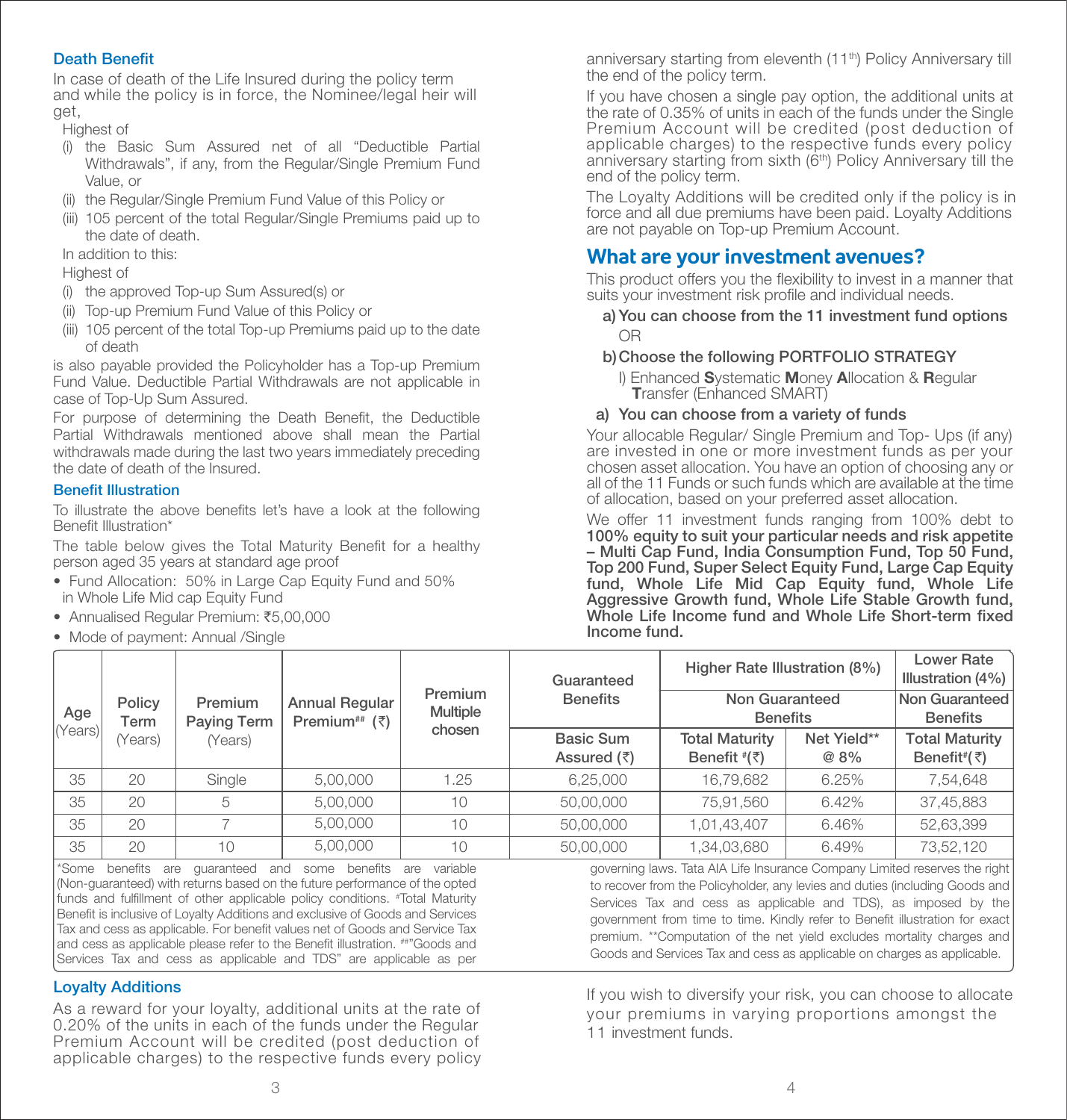Our wide range of funds gives you the flexibility to redirect future premiums and change your premium allocation percentages from that point onwards. Also you can switch monies from one investment fund to another at any time. Switches must however be within the investment funds offered under this plan.

These funds have different risk profiles based on different types of investments that are offered under these funds. The returns are expected to vary according to the risk profile of the funds chosen.

In case of exceptional circumstances / force majeure events, investment in Cash / Money Market Instruments in all above funds may go up to 100%, subject to prior approval of IRDAI.

Exceptional circumstances may include:

i) Global financial or credit crisis.

- ii) War like situation,
- iii) Political uncertainty,
- iv) Events like Political / Communal disturbance which affects Indian economy and in turn impacts severely on Fixed Income/ Equity market.

#### Discontinued Policy Fund :

The investment objective for Discontinued Policy Fund is to provide capital protection and a minimum return as per regulatory requirement with a high level of safety and liquidity through judicious investment in high quality short-term debt. The strategy is to generate better returns with low level of risk through investment in fixed interest securities having short term maturity profile. The risk profile of the fund is very low. There is a minimum guarantee of interest @ 4% p.a. or as prescribed by IRDAI from time to time

| <b>Investment Fund</b>                                                                                                                                                                                                                                                                         | <b>Fund Objective</b>                                                                                                                                                                                                                                                                                           | <b>Risk Profile</b> | <b>Asset Allocation</b>                              |       | Minimum Maximum |
|------------------------------------------------------------------------------------------------------------------------------------------------------------------------------------------------------------------------------------------------------------------------------------------------|-----------------------------------------------------------------------------------------------------------------------------------------------------------------------------------------------------------------------------------------------------------------------------------------------------------------|---------------------|------------------------------------------------------|-------|-----------------|
| Multi Cap Fund (ULIF                                                                                                                                                                                                                                                                           | The primary investment objective of the Fund is<br>to generate capital appreciation in the long term<br>by investing in a diversified portfolio of Large                                                                                                                                                        | High                | Equity                                               | 60%   | 100%            |
| 060 15/07/14 MCF<br>110                                                                                                                                                                                                                                                                        | Cap and Mid Cap companies The allocation<br>between Large Cap and Mid Cap companies will<br>be largely a function of the relative valuations of                                                                                                                                                                 |                     | Debt Instruments                                     | $0\%$ | 40%             |
|                                                                                                                                                                                                                                                                                                | Large Cap companies as against Mid Cap<br>companies.                                                                                                                                                                                                                                                            |                     | Cash / Money Market Instruments                      | $0\%$ | 40%             |
| India Consumption                                                                                                                                                                                                                                                                              | The primary investment objective of the Fund is<br>to generate capital appreciation in the long term<br>by investing in a diversified portfolio of                                                                                                                                                              | High                | Equity                                               | 60%   | 100%            |
| Fund (ULIF 061<br>15/07/14 ICF 110)                                                                                                                                                                                                                                                            | companies which would benefit from India's<br>Domestic Consumption growth story. The India<br>Consumption Fund could provide an investment                                                                                                                                                                      |                     | Debt Instruments                                     | $0\%$ | 40%             |
|                                                                                                                                                                                                                                                                                                | opportunity in the theme of rising consumption<br>power in India for long term returns.                                                                                                                                                                                                                         |                     | Cash / Money Market Instruments                      | $0\%$ | 40%             |
| The Top 50 Fund will invest primarily in select<br>stocks which are a part of Nifty 50 Index with a<br>Top 50 Fund (ULIF 026<br>focus on generating long term capital<br>12/01/09 ITF 110)<br>appreciation. The Fund will not replicate the<br>index but aim to attain performance better than |                                                                                                                                                                                                                                                                                                                 | High                | <b>Equity Instruments</b>                            | 60%   | 100%            |
|                                                                                                                                                                                                                                                                                                | the performance of the Index. As a defensive<br>strategy arising out of market conditions, the<br>scheme may also invest in debt and money<br>market instruments.<br>Objective: The primary investment objective of<br>the fund is to generate long term capital<br>appreciation by investing in select stocks. |                     | Cash / Money Market<br>Instruments (including CP/CD) | 0%    | 40%             |
| Top 200 fund (ULIF<br>027 12/01/09 ITT 110)                                                                                                                                                                                                                                                    | The Top 200 Fund will invest primarily in select<br>stocks which are a part of BSE 200 Index with a<br>focus on generating long term capital<br>appreciation. The Fund will not replicate the<br>index but aim to attain performance better than                                                                | High                | Equity Instruments                                   | 60%   | 100%            |
|                                                                                                                                                                                                                                                                                                | the performance of the Index. As a defensive<br>strategy arising out of market conditions, the<br>scheme may also invest in debt and money<br>market instruments.<br>Objective: The primary investment objective of<br>the fund is to generate long term capital<br>appreciation by investing in select stocks. |                     | Cash / Money Market<br>Instruments (including CP/CD) | 0%    | 40%             |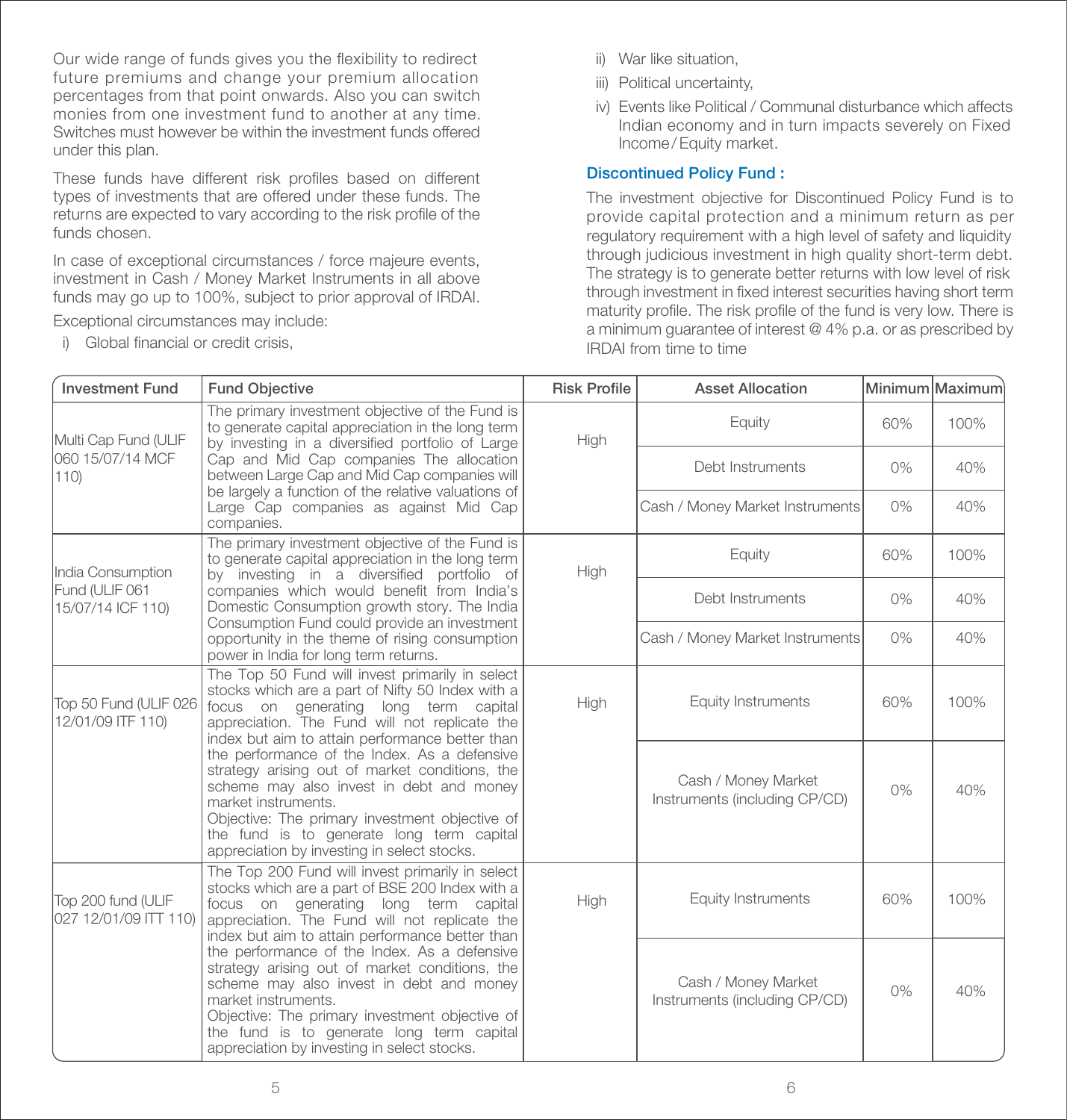| <b>Investment Fund</b>                                                                                                                                                                                                                                                                                           | <b>Fund Objective</b>                                                                                                                                                                                                                                                                             | <b>Risk Profile</b> | <b>Asset Allocation</b>                                 |       | Minimum Maximum |
|------------------------------------------------------------------------------------------------------------------------------------------------------------------------------------------------------------------------------------------------------------------------------------------------------------------|---------------------------------------------------------------------------------------------------------------------------------------------------------------------------------------------------------------------------------------------------------------------------------------------------|---------------------|---------------------------------------------------------|-------|-----------------|
| The Super Select Equity Fund will invest<br>significant amount in equity and equity linked<br>instruments specifically excluding companies<br>predominantly<br>dealing<br>Gambling.<br>in<br>Lotteries/Contests, Animal Produce, Liquor,                                                                         |                                                                                                                                                                                                                                                                                                   |                     | Equity and Equity<br>linked Instruments                 | 60%   | 100%            |
| Super Select Equity<br>Fund (ULIF 035<br>16/10/09 TSS 110)                                                                                                                                                                                                                                                       | Tobacco, Entertainment (Films, TV etc) Hotels,<br>sugar, leather, Banks and Financial Institutions.<br>The risk profile of the fund is high. The cash<br>holding of the Fund will be kept below 40% of<br>the Fund or according to the prevailing<br>requlatory quidelines at each point of time. | High                | Debt Instruments                                        | $0\%$ | 40%             |
|                                                                                                                                                                                                                                                                                                                  | Objective: The primary investment objective of<br>the fund is to provide income distribution over a<br>period of medium to long term while at all times<br>the importance of capital<br>emphasizing<br>appreciation.                                                                              |                     | Cash / Money<br>Market Instruments<br>(including CP/CD) | 0%    | 40%             |
| Large Cap Equity Fund<br>IULIF 017 07/01/08                                                                                                                                                                                                                                                                      | The primary investment objective of the Fund is<br>to generate long - term capital appreciation from                                                                                                                                                                                              | High                | Equity and Equity<br>linked Instruments                 | 80%   | 100%            |
| <b>TLC 110)</b>                                                                                                                                                                                                                                                                                                  | a portfolio that is invested pre-dominantly in<br>large cap equity and equity linked securities.                                                                                                                                                                                                  |                     | Cash / Money Market Instruments                         | 0%    | 20%             |
| Whole Life Mid Cap<br>Equity Fund(ULIF 009                                                                                                                                                                                                                                                                       | The primary investment objective of the Fund is<br>to generate long term capital appreciation from                                                                                                                                                                                                |                     | Equity and Equity<br>linked Instruments                 | 60%   | 100%            |
| a portfolio that is invested pre-dominantly in Mid<br>04/01/07 WLE 110)<br>Cap Equity and Mid Cap Equity linked securities.                                                                                                                                                                                      |                                                                                                                                                                                                                                                                                                   | High                | Cash/ Money<br>Market Instruments                       | $0\%$ | 40%             |
| The primary investment objective of the Fund is to<br>Whole Life Aggressive<br>provide higher returns in long term by investing<br>Growth Fund(ULIF 010                                                                                                                                                          |                                                                                                                                                                                                                                                                                                   | Medium<br>to High   | Equity and Equity<br>Linked instruments                 | 50%   | 80%             |
| 04/01/07 WLA 110)                                                                                                                                                                                                                                                                                                | primarily in Equities along with debt/ money<br>market instruments.                                                                                                                                                                                                                               |                     | Debt Instruments                                        | 20%   | 50%             |
|                                                                                                                                                                                                                                                                                                                  |                                                                                                                                                                                                                                                                                                   |                     | Cash / Money Market Instruments                         | 0%    | 30%             |
| Whole Life Stable<br>Growth Fund(ULIF 011                                                                                                                                                                                                                                                                        | The primary investment objective of the Fund is<br>to provide stable returns by balancing the                                                                                                                                                                                                     |                     | Equity and Equity<br>Linked instruments                 | 30%   | 50%             |
| 04/01/07 WLS 110)                                                                                                                                                                                                                                                                                                | investment in Equities and debt/ money market                                                                                                                                                                                                                                                     | Medium              | Debt Instruments                                        | 50%   | 70%             |
|                                                                                                                                                                                                                                                                                                                  | instruments.                                                                                                                                                                                                                                                                                      |                     | Cash / Money Market Instruments                         | 0%    | 20%             |
| The primary investment objective of the Fund is<br>Whole Life Income<br>to generate income by investing in a range of<br>Fund (ULIF 012<br>debt and money market instruments of various<br>04/01/07 WLI 110)<br>maturities with a view to maximizing the optimal<br>balance between yield, safety and liquidity. |                                                                                                                                                                                                                                                                                                   | Low                 | Debt Instruments                                        | 60%   | 100%            |
|                                                                                                                                                                                                                                                                                                                  |                                                                                                                                                                                                                                                                                                   |                     | Cash / Money Market Instruments                         | 0%    | 40%             |
| Whole Life Short-Term<br>Fixed Income Fund                                                                                                                                                                                                                                                                       | The primary investment objective of the Fund is to<br>generate stable returns by investing in fixed income<br>securities having shorter maturity periods. Under                                                                                                                                   |                     | Debt Instruments of<br>duration less than 3 years       | 60%   | 100%            |
| (ULIF 013<br>04/01/07 WLF 110)                                                                                                                                                                                                                                                                                   | normal circumstances, the average maturity of the<br>Fund may be in the range of 1-3 years.                                                                                                                                                                                                       | Low                 | Cash / Money<br>Market Instruments                      | 0%    | 40%             |

#### Asset allocation:

| Instrument               | Allocation     |
|--------------------------|----------------|
| Government Securities    | $60\% - 100\%$ |
| Money Market Instruments | $0\% - 40\%$   |

### b) Choose the following PORTFOLIO STRATEGY:

#### I) Enhanced Systematic Money Allocation & Regular Transfer (Enhanced SMART)

Enhanced SMART is a systematic transfer plan available only to the policies with the annual/single mode of payment. It allows a customer to enter the volatile equity market in a structured manner under the Regular/Single Premium Fund. Under Enhanced SMART, you need to choose two funds, a debt oriented fund and an equity oriented fund. Please refer to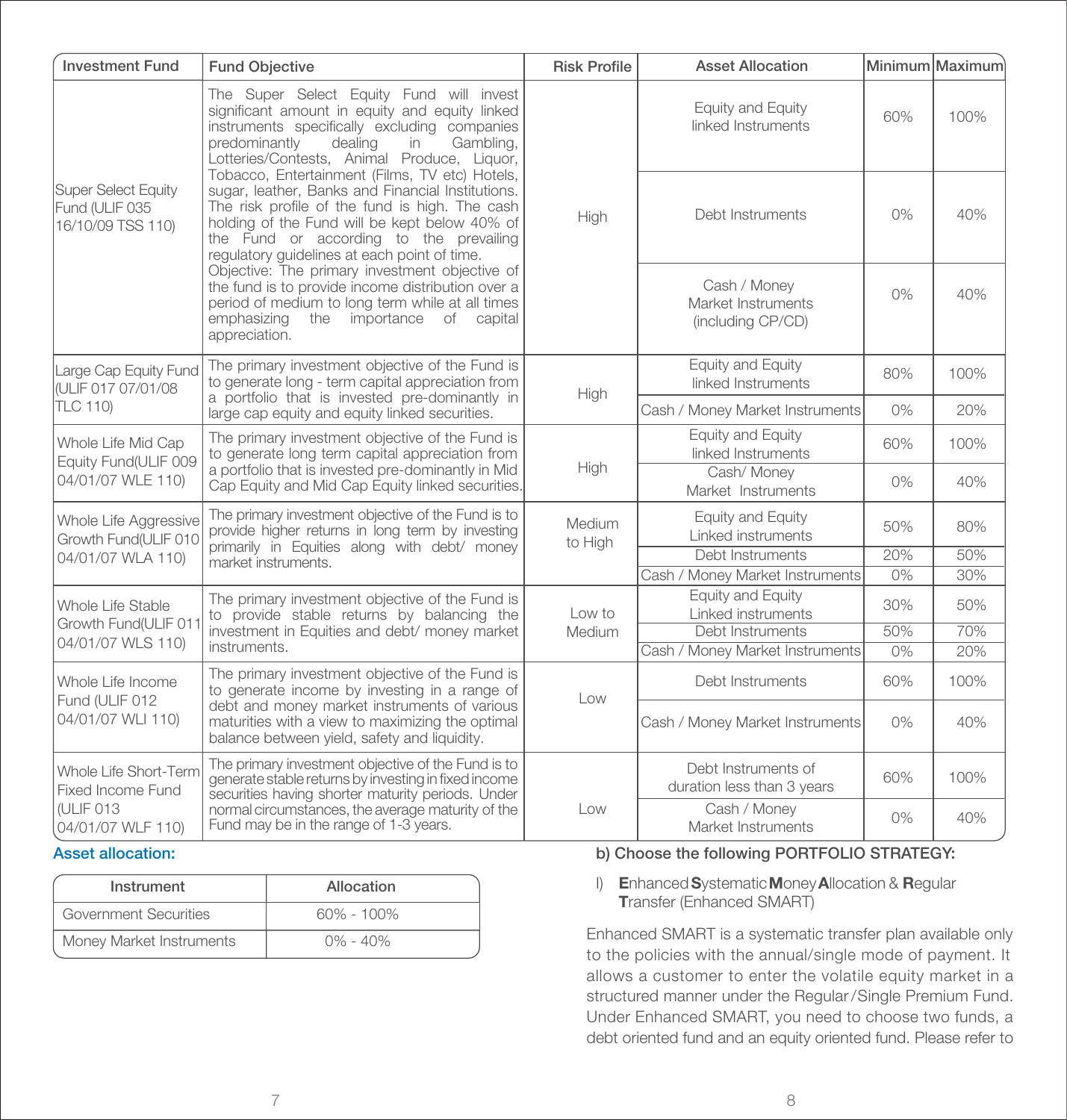table below for the choice of available funds:

| Debt oriented funds      | <b>Equity oriented funds</b>     |
|--------------------------|----------------------------------|
| • Whole Life Income Fund | • Large Cap Equity Fund          |
| • Whole Life Short-Term  | . Whole Life Mid Cap Equity Fund |
| Fixed Income Fund        | · Multi Cap Fund                 |
|                          | · India Consumption Fund         |
|                          | • Top 50 fund                    |
|                          | • Top 200 fund                   |
|                          | • Super Select Equity Fund       |

This strategy is applicable till premium payment term only and is not available with top-up premium fund.

Through Enhanced SMART, your entire annual/single allocable premium will be parked in the chosen debt oriented fund along with any existing units in that fund, if any. These combined units in the chosen debt oriented fund will be systematically transferred on a monthly basis to the chosen equity oriented fund. All your future allocable premiums will also follow the same pattern as long as Enhanced SMART is active on your plan. Switching to / from the Enhanced SMART funds to other available funds is not allowed.

Thus, while the stock market remains volatile and unpredictable, Enhanced SMART strategy offers a systematic way of rupee cost averaging. However, all investments through this option are still subject to investment risks, which shall continue to be borne by you.

A portion of total units in the chosen debt oriented fund shall be switched automatically into the chosen equity oriented fund in the following way:

Monthly Enhanced SMART

| Policy Month 1      | 1/12 of the units available at the beginning<br>of Policy Month 1           |
|---------------------|-----------------------------------------------------------------------------|
| Policy Month 2<br>. | 1/11 of the units available at the beginning<br>of Policy Month 2           |
| Policy Month 6<br>  | 1/7 of the units available at the beginning<br>of Policy Month 6            |
| Policy Month 11     | $\frac{1}{2}$ of the units available at the beginning of<br>Policy Month 11 |
| Policy Month 12     | Balance units available at the beginning of<br>Policy Month 12              |

### The following are the notable features of Enhanced SMART:

- Enhanced SMART can be availed at the option of the policyholder, exercisable at policy inception or on any policy anniversary. A written request to commence, change or restart Enhanced SMART should be received 30 days in advance of the policy anniversary. The request shall take effect on the following policy anniversary. Once chosen the strategy will be applicable for future premiums for all the premium payment terms except single premium.
- Request for commencement, change or restart of Enhanced

SMART will be subject to all due premiums being paid.

- Enhanced SMART option is available only to the policies with the annual/single mode of payment.
- The automatic fund switches in the Enhanced SMART option are available out of the 12 free switches.
- Enhanced SMART is free of any charge.
- The policyholder will have the option to stop the Enhanced SMART at any point of time by a written request and it shall take effect from the next Enhanced SMART switching that follows the Company's receipt
- Manual fund switching for the two funds selected for activation of Enhanced SMART is not allowed. Manual fund switching is allowed on other available funds at applicable charges. For Top-up premiums, manual switching option will be available at applicable charges.
- Any amount remaining in regular premium funds other than the two funds selected for activation of Enhanced SMART, would continue to remain invested in those funds.
- Enhanced SMART Option will not be available during Discontinuance of Premium. On revival of the policy, you can opt for Enhanced SMART again.

In Case of Single Premium option:

- Enhanced SMART strategy can only be opted for at policy inception.
- Enhanced SMART strategy will be applicable for policy year 1 only.
- From the end of year 1, the amount will remain invested in the Equity oriented fund as chosen by customer under Enhanced SMART strategy.
- Customer has an option to do manual fund switching to other available funds after the end of policy year 1.

The Company may cease offering Enhanced SMART by giving 30 days of written notice subject to prior approval of Insurance Regulatory and Development Authority of India.

### Tracking and Assessing Your Investments

You can monitor your investments

- On our website (www.tataaia.com);
- Through the annual statement detailing the number of units you have in each investment fund and their respective then prevailing NAV; and
- Through the published NAVs of all investment funds on our website and Life council's website.

# What are the other benefits in yourpolicy<sup>3</sup>?

This is a Single / Regular / Limited payment policy with protection for a chosen policy term and it is in your best interest to stay invested for the entire term. This will enable you to pay for a short term and enjoy all the special benefits offered under this innovative product for the rest of your life. However, for contingency needs during the term of the policy, you may avail of the Partial Withdrawal option. In case if you have a surplus income, you may invest the same in your plan though top-ups.

### Flexibility of Partial Withdrawals

In case you need money for any emergency or otherwise, this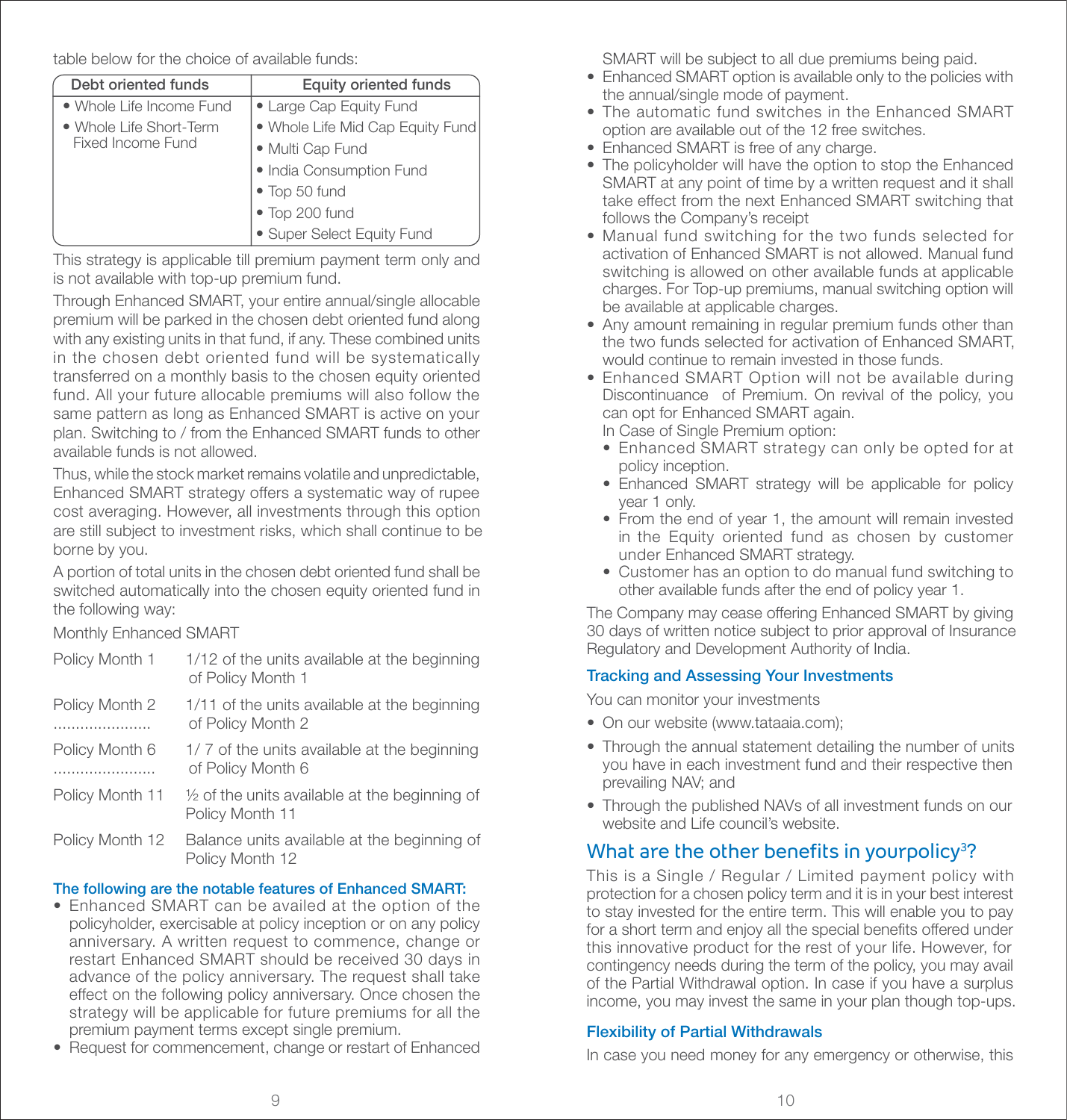plan enables you to withdraw from your fund. The withdrawals from Regular / Single Premium Fund are allowed after five policy anniversaries from the date of issuance of your policy, provided the policy is in force.

- Partial withdrawal from the Top-up Premium Fund can be allowed anytime after five policy anniversaries from the date of acceptance of each such Top-up Premium paid.
- For Regular Premium policy, minimum partial withdrawal amount is  $\bar{\tau}$  5,000 subject to Total Fund Value post such withdrawals being not less than an amount equivalent to one year's Annualised Regular Premium.
- For Single Premium policy, minimum partial withdrawal amount is  $\bar{\tau}$  5,000 subject to Total Fund Value post such withdrawals being not less than an amount equivalent to 5% of Single Premium paid.
- Partial withdrawal is allowed only after insured attains 18 years of age.
- Partial Withdrawals should be made first from the Top-up Premium Fund (if any) and then from the Regular / Single Premium Fund, if amount in the Top-up Premium Fund is insufficient
- Maximum of four (4) partial withdrawals are allowed in a policy year and we levy no charges for making the partial withdrawals.
- The partial withdrawals shall not be allowed if it would result in termination of the contract.

#### Flexibility of Top-ups

You have the flexibility to pay additional premium as 'Top-up Premium', provided the policy is in force

- Top-up premiums can be paid any time except during the last five years of the policy term, subject to underwriting, as long as all due premiums have been paid.
- You can Top-up your policy up to four times in a policy year.
- The minimum Top-up amount is  $\bar{\tau}$  5,000/-. Acceptance of Top up Premium is subject to prevailing underwriting rules.
- Top-up premiums can be allocated in any proportion between the funds offered as chosen by the policyholder.
- Every Top up Premium will have a lock- in period of five years from the date acceptance of such Top up premiums except in case of complete withdrawal of policy.
- At any point of time, the total Top-up premiums paid shall not exceed the sum of the total regular premiums / single premium paid
- Top-up premiums are subject to charges as described under "What are my Policy charges?"

#### Top-up Sum Assured

Your Sum Assured will increase by Top-up Sum Assured when you avail of a Top-up.

Top-up Sum Assured will be Top-Up Multiple \* Top-Up Premium

Top-up Premium Multiple is 1.25

Increase or decrease in the Top-up Sum Assured is not allowed.

#### Flexibility of Premium Mode

You may choose to pay your premiums<sup>4</sup> Annually, Semi-annually, Quarterly, Monthly or even single time as per your convenience.

4 Monthly Premium = 0.0833 of Annualised Premium, Quarterly Premium = 0.25 of Annualised Premium, Semi-annual premium = 0.50 of Annualised Premium subject to minimum premium conditions for each mode.

#### Settlement Option

Provided policyholder is alive on the maturity date, you have an option to receive the maturity amount either in lump sum or in installments over a period of time. This period, termed as Settlement Period, may be extended up to a maximum of five years from the date of maturity. The first installment under settlement option shall be payable on the date of maturity. The timing and amount of the installments will be chosen by you at the time of maturity while exercising this option. The value of such periodical payments will depend on the performance of the Funds selected for investment. Switching and partial withdrawals (other than the aforesaid periodical payments) are not available during the Settlement Period. At any time during the settlement period, you have the option to withdraw the Total Fund Value at that time.

During this Settlement Period, life cover shall be maintained at 105% of the total premiums paid. In case of death, higher of Total Fund Value at the time of death or 105% of total premiums paid will be returned to the Nominee. During this period, Fund Management Charges and Mortality Charges will be deducted as due. All charges are shown under "What are my Policy Charges?"

During this Settlement Period, the inherent investment risk will be borne by the Policyholder.

#### Flexibility of Additional Coverage<sup>5</sup>

You have further flexibility to customize your product by adding the following optional riders. The charges for these riders, if opted for, will be recovered by cancellation of units from the basic plan. The riders can be attached only at the policy inception and can only be offered only if minimum premium multiple is chosen.

#### For Regular / Limited Pay- the Policyholders have an option to choose any one of the following riders:

- 1. Tata AIA Life Insurance Waiver of Premium (Linked) Rider
- 2. Tata AIA Life Insurance Waiver of Premium Plus (Linked) Rider
- 3. Tata AIA Life Insurance Accidental Death and Dismemberment (Long Scale) (ADDL) Linked Rider

For Single Pay- the Policyholders have an option to choose the following rider:

1. Tata AIA Life Insurance Accidental Death and Dismemberment (Long Scale) (ADDL) Linked Rider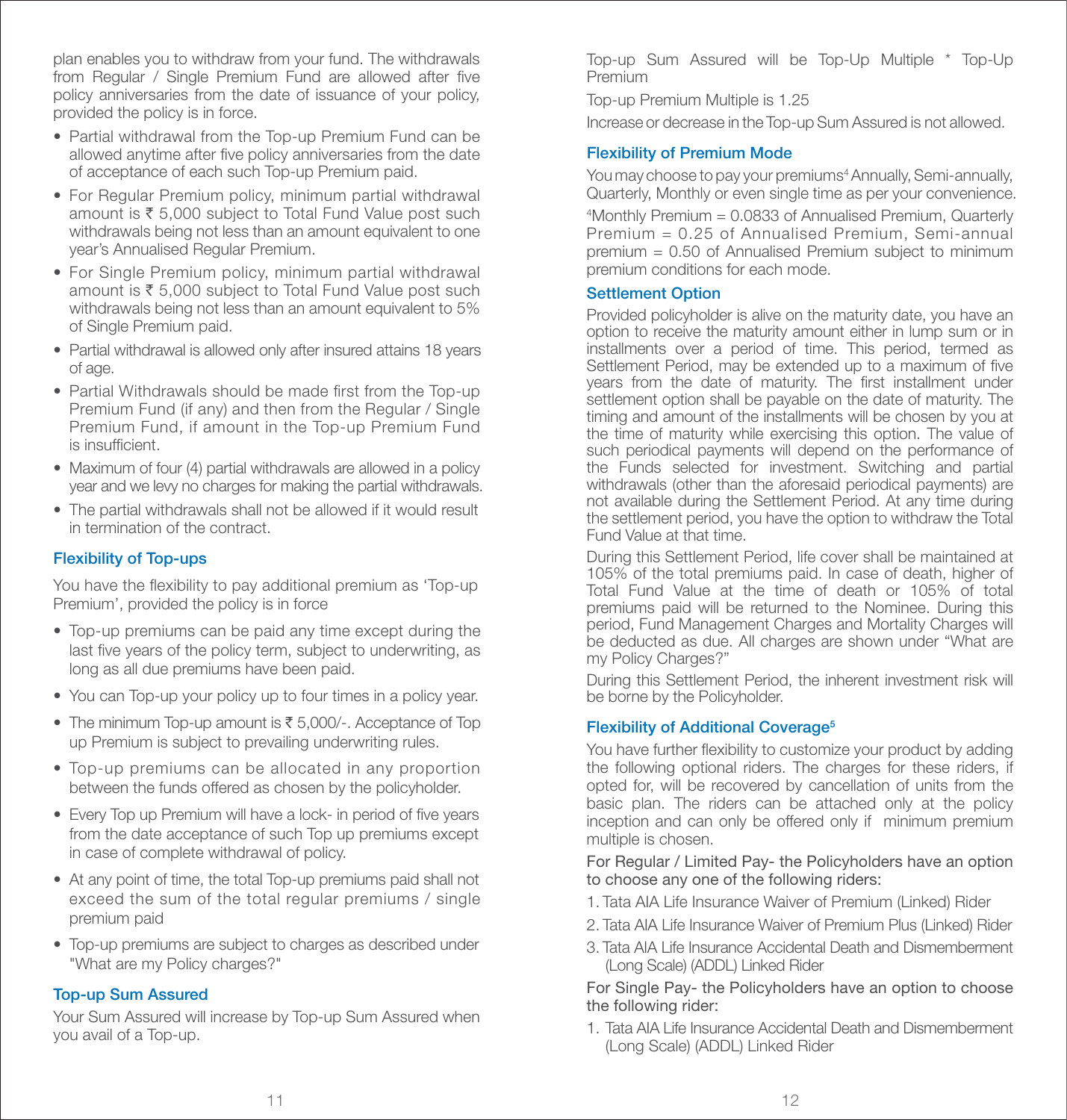#### Tata AIA Life Insurance Accidental Death and Dismemberment (Long Scale) (ADDL) Linked Rider (UIN: 110A027V02)

This rider ensures protection of your family by paying your nominee an amount equal to the rider sum assured in case of an accidental death. In case of severe dismemberment like loss of limbs or bodily functions or severe burns due to an accident, it will pay a percentage of the rider sum assured as per the ADDL benefit chart. The benefits will be doubled in case of certain accidental death or dismemberments. This rider will be allowed from entry age of 18 years up to 60 years and maximum maturity age of 70 years. The maximum rider sum assured is restricted to 50% of basic sum assured for the premium paying term of 5 and 7 years and maximum rider sum assured is equal to 100% of basic sum assured for any other chosen premium paying terms.

#### Tata AIA Life Insurance Waiver of Premium (Linked) Rider (UIN: 110A026V02)

This rider provides for the waiver of all future premiums of the basic policy which fall due while the proposer is totally and permanently disabled (provided that the disability commences before the proposer reaches 65 years or the end of premium payment term of the basic plan, whichever is earlier). This rider will be allowed from entry age of 18 years up to 60 years and maximum maturity age of 65 years.

#### Tata AIA Life Insurance Waiver of Premium Plus (Linked) Rider (UIN: 110A025V02)

This rider provides for the waiver of all future premiums of the basic policy which fall due in case of death or while the proposer is totally and permanently disabled (provided that the death occurs /disability commences before the proposer reaches 70 years or the end of premium payment term of the basic plan, whichever is earlier). This rider will be allowed from entry age of 18 years up to 65 years (of the Proposer) and maximum maturity age of 70 years (of the Proposer).

5 These are Unit deducting riders and no separate premium needs to be paid.

<sup>3</sup>For more details on the benefits, premiums and exclusions under these riders please refer to the Rider Brochure or contact our Insurance advisor or visit our nearest branch office.

# **How is the NAV calculated?**

The Net Asset Value (NAV) of the segregated funds shall be computed as:

Market value of investment held by the fund  $+$  value of current assets - (value of current liabilities and provisions, if any)

------------------------------------------------------------------------ Number of units existing on Valuation Date (before creation / redemption of units)

The Net Asset value (NAV) will be determined and published daily in various financial newspapers and will also be available on www.tataaia.com, the official website of Tata AIA Life. All you have to do is multiply the number of Units you have with the published NAV to arrive at the value of your investments.

#### Credit/Debit of Units

Premiums received, after deducting the Regular Premium/ Single Premium / Top-up Premium Allocation Charge and applicable Goods and Services Tax and cess as applicable, will be used to purchase Units at the NAV according to your instruction for allocation of Premium. Units purchased by Regular /Single Premium and Top-up Premium, net of payable premium allocation charge and applicable Goods and Services Tax and cess, will be deposited into the Regular/Single Premium Fund Value and Top-up Premium Fund Value respectively.

Where notice is required (Partial Withdrawal, Complete withdrawal or death of the Insured), Units being debited shall be valued by reference to their NAV as specified in the section "Cut-off time for determining the appropriate valuation date"

#### Cut-off time for determining the appropriate valuation date

The appropriate valuation date at which NAV will be used to purchase or redeem Units shall be determined in the following manner:-

#### a) Purchase & Allocation of Units in respect of Premiums received or Fund Value(s) switched in:

- If the premiums, by way of cash or a local cheque or a demand draft payable at par or the request for switching in Fund Value(s) is/are received by us at or before 3:00 p.m. of a Business Day at the place where these are receivable, NAV of the date of receipt or the due date, whichever is later shall apply.
- If the premium/s, by way of cash or a local cheque or a demand draft payable at par or the request for switching in Fund Value(s) is/are received by us after 3:00 pm of a business day, at the place where these are receivable, NAV of the next valuation date following the receipt or the due date, whichever is later shall apply.
- If the premium/s is received by us by way of an outstation cheque/ outstation demand draft, NAV of the date of on which these instruments are realized shall apply.
- In case of proposals or requests for Top-up Premium where underwriting or Our approval is required, the closing NAV of the day on which underwriting/approval is completed in all respects or the date of receipt of premium (in case of cash or local cheque or demand draft payable at par) or the date of cheque/ demand draft realization (in case of an outstation cheque/ demand draft) whichever is later shall apply.
- If premiums are received via standing instruction (such as auto pay, credit cards, electronic clearing system etc) the same procedure as for local cheques will apply with the date of sending the collection request to the relevant bank / financial institution being taken as the date of receipt of the local cheque.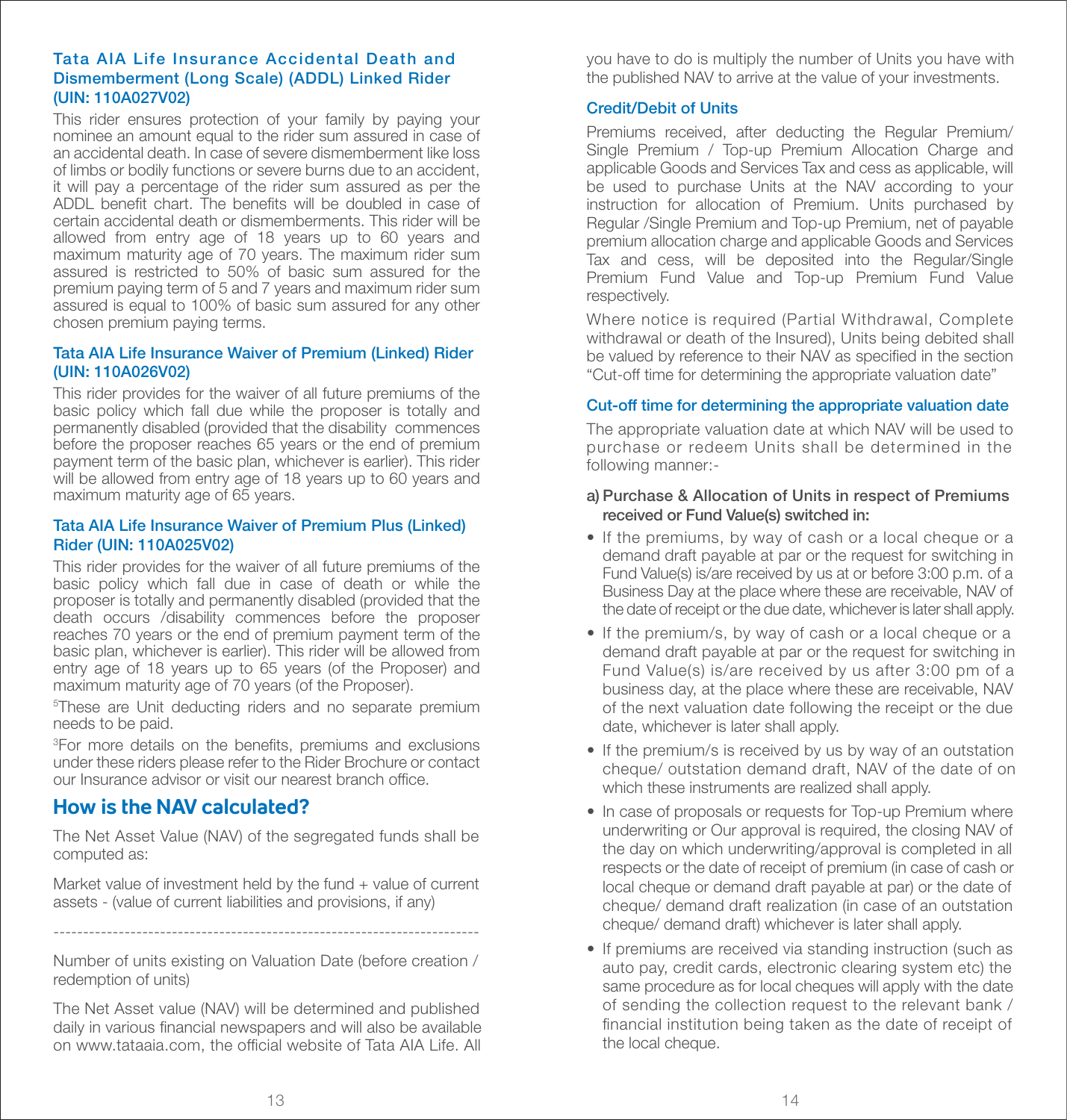- b) Sale & Redemption of Units in respect of withdrawals, surrender, Fund Value(s) switched out, death claim:
- If a valid request/application is received by us at or before 3:00 pm of a Business Day, NAV of the date of receipt shall apply.
- If a valid request/application is received by us after 3:00 pm of a Business Day, NAV of the next valuation date following the receipt shall apply.

# **What are the options to manage my investments6 ?**

We offer you ample flexibility to manage your money so that you can reap maximum benefits of your investments.

#### Switching Between the Funds

During the policy term, you may switch your investment or part of investment from one fund to another as per your outlook about the markets. Switching may be restricted if the Enhanced SMART is chosen. Please refer to Enhanced SMART strategy for details. A total of 12 free switches are allowed in a policy year after which charges will be applicable on further switches as shown under "What are my Policy Charges?"

#### Premium Re-direction

Premium Re-direction facility helps you to allocate future premiums to a different fund or set of funds. There is no Premium-Redirection charge. Premium Re-direction will not be allowed if Enhanced SMART is chosen.

6 Please contact our Insurance Advisor or visit our nearest branch office for further details

# **What if I want to discontinue paying premiums?**

#### Discontinuance of Premiums

Discontinuance of Premium within Five Years from the Date of Commencement (Discontinuance of the policy during lock-in period):

#### a) For Regular/ Limited Premium Policies:

Where a Regular / Limited Premium due before the fifth policy anniversary remains unpaid at the end of the Grace Period, in case of discontinuance of policy due to non-payment of premium, the fund value after deducting the applicable discontinuance charges, shall be credited to the Discontinued Policy Fund and the risk cover and rider cover, if any, shall cease.

All such discontinued policies shall be provided a revival period of three years from date of first unpaid premium. On such discontinuance, we shall communicate the status of the policy, within three months of the first unpaid premium, to the policyholder and provide the option to revive the policy within the revival period of three years.

i) In case the policyholder opts to revive but does not revive the policy during the revival period, the proceeds of the Discontinued Policy Fund shall be paid to the policyholder

at the end of the revival period or lock-in period whichever is later. In respect of revival period ending after lock-in period, the policy will remain in discontinuance fund till the end of revival period. The Fund management charges of discontinued fund will be applicable during this period and no other charges will be applied.

- ii) In case the policyholder does not exercise the option as set out above, the policy shall continue without any risk cover and rider cover, if any, and the policy fund shall remain invested in the discontinuance fund. At the end of the lock-in period, the proceeds of the discontinuance fund shall be paid to the policyholder and the policy shall terminate.
- iii) However, the policyholder has an option to surrender the policy anytime and proceeds of the discontinued policy shall be payable at the end of lock-in period or date of surrender whichever is later.

#### b) For Single Premium Policies:

In case of Single premium policies, the policyholder has an option to surrender any time during the lock-in period. Upon receipt of request for surrender, the fund value, after deducting the applicable discontinuance charges, shall be credited to the Discontinued Policy Fund.

The policy shall continue to be invested in the Discontinued Policy Fund and the proceeds from the discontinuance fund shall be paid at the end of lock-in period. Only fund management charge can be deducted from this fund during this period. Further, no risk cover shall be available on such policy during the discontinuance period.

"Proceeds of the Discontinued Policy" means the fund value as on the date of discontinuance plus entire income earned after deduction of the fund management charges, subject to a minimum guarantee of interest @ 4% p.a. or as prescribed by IRDAI from time to time.

In case of any attachable optional rider – The status for rider will be same as base plan. i.e. If option a) is chosen under base plan, then the rider will be lapsed and can we revived within 3 years.

#### Discontinuance of Premium after Five Years from the Date of Commencement (Discontinuance of Policy after the lock-in-Period):

#### a) For Regular/ Limited Premium Policies:

Upon expiry of the grace period, in case of discontinuance of policy due to non-payment of premium after lock-in period, the policy shall be converted into a reduced paid up policy with the paid-up sum assured i.e. original sum assured multiplied by the total number of premiums paid to the original number of premiums payable as per the terms and conditions of the policy. The policy shall continue to be in reduced paid-up status without rider cover, if any. All charges as per terms and conditions of the policy may be deducted during the revival period. However, the mortality charges shall be deducted based on the reduced paid up sum assured only.

On such discontinuance, Insurer shall communicate the status of the policy, within three months of the first unpaid premium,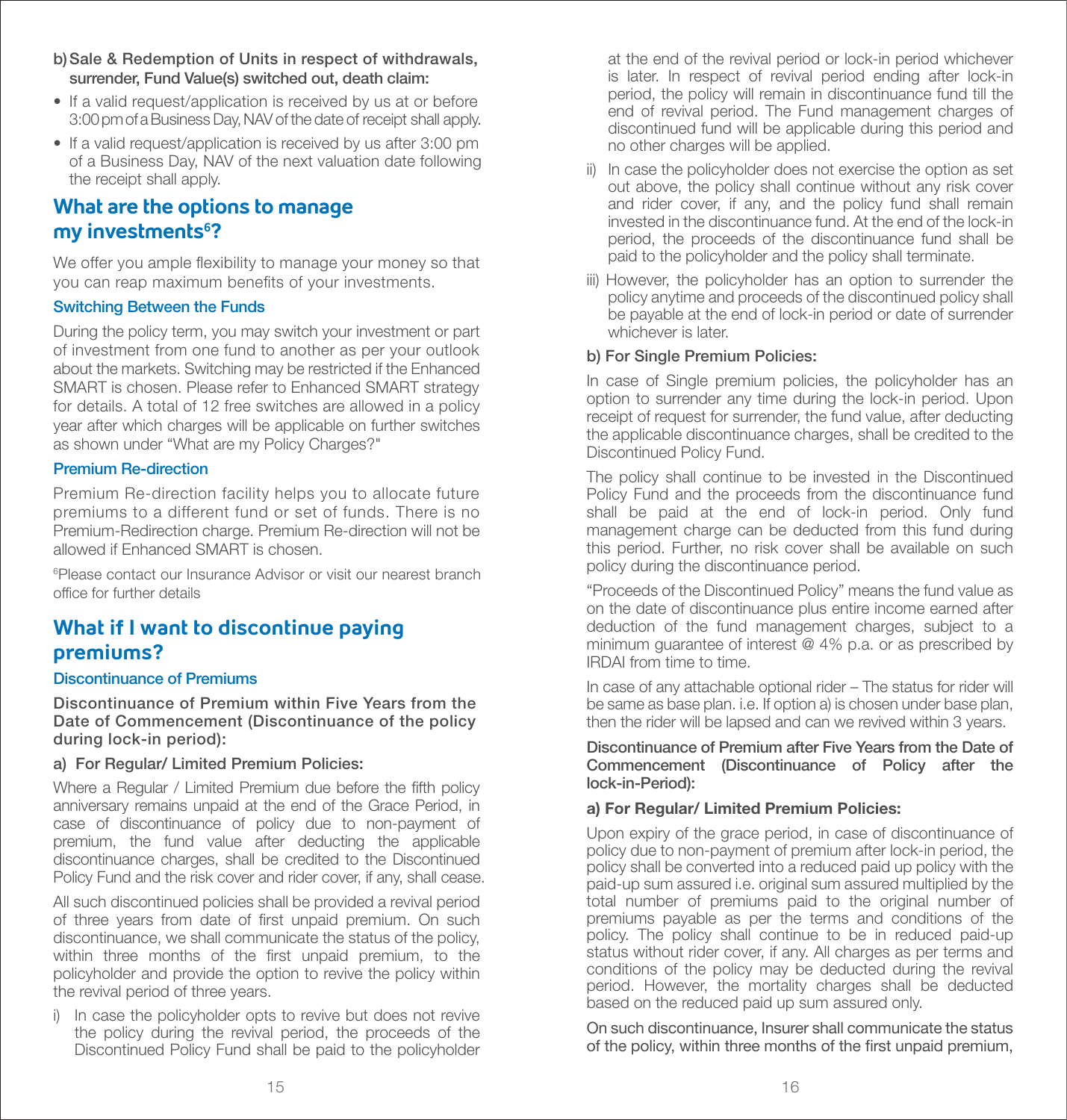#### to the policyholder and provide the following options:

- (1) To revive the policy within the revival period of three years, or
- (2) Complete withdrawal of the policy.

In case the policyholder opts for (1) above but does not revive the policy during the revival period, the fund value shall be paid to the policyholder at the end of the revival period.

In case the policyholder does not exercise any option as set out above, the policy shall continue to be in reduced paid up status. At the end of the revival period the proceeds of the policy fund shall be paid to the policyholder and the policy shall terminate.

However, the policyholder has an option to surrender the policy anytime and proceeds of the policy fund shall be payable.

If Policy gets converted into Reduced Paid-up, policy will continue with the reduced sum assured as defined below:

#### b) For Single Premium Policies:

Policyholder has an option to surrender the Policy any time. Upon receipt of request for surrender, the Fund Value as on Date of Surrender shall be payable.

Reduced paid-up Sum Assured = Basic Sum Assured  $*$  (t / n)

Where,

t = Total number of Premiums paid

n= Total number of Premiums payable for the entire premium paying term

A reduced paid-up policy will continue as per policy terms and conditions and charges as mentioned under "What are the charges in your policy?" shall continue to be deducted.

Policyholder will have an option of resuming payment of premiums with full sum assured before the end of revival period of three years from the date of last unpaid premium.

Top-ups will not be allowed when the policy is in reduced paid-up status.

Partial Withdrawal will be allowed during the reduced paid-up status

# **What if I want to discontinue the policy?**

#### Complete Withdrawal

The policyholder can completely withdraw his / her policy anytime during the policy term by intimating the Company.

If policyholder requests for Complete Withdrawal from the policy –

• Within the lock-in period; the surrender value i.e. the fund value less applicable discontinuance charges as on the date of discontinuance shall be credited to the 'Discontinued Policy Fund' as maintained by the Company. The 'Proceeds of the Discontinued Policy' i.e. the fund value as on the date of discontinuance plus entire income earned after deduction of the fund management charges, subject to a minimum guarantee of interest @ 4% p.a. or as prescribed by IRDAI from time to time shall be paid to the

policyholder after completion of the lock-in period.

 In case of death of the insured during this period the "Proceeds of the Discontinued Policy" shall be payable to the nominee immediately.

• After the Lock-in Period; the total fund value as on the date of complete withdrawal shall be paid to the policyholder.

Lock-in period means the period of 5 consecutive years from the date of commencement of the policy, during which period the proceeds of the discontinued policies cannot be paid by the insurer, except in the case of death or upon the happening of any other contingency covered under the policy.

# **What are my policy charges7 ?**

#### Premium Allocation Charge

Regular Premium / Single Premium Allocation Charge as below will be deducted from the Regular Premium / Single Premium. The net Regular Premiums/ Single Premium after deduction of charges are invested in Funds as per your choice.

#### For Single Pay

| Premium Allocation Charge as a % of Single Premium |                     |  |
|----------------------------------------------------|---------------------|--|
| Policy Year                                        | % of Single Premium |  |
|                                                    | 3%                  |  |

#### For Regular / Limited Pay

| Premium Allocation Charge as a % of Annualised Premium |                         |              |  |
|--------------------------------------------------------|-------------------------|--------------|--|
| Policy Year                                            | % of Annualised Premium |              |  |
|                                                        | < 5,00,000              | $>=5,00,000$ |  |
|                                                        | 6%                      | 5.5%         |  |
| 2                                                      | 5.5%                    | 5%           |  |
| 3 to 5                                                 | 5%                      | 4.5%         |  |
| 6 to 7                                                 | 4%                      | 3.5%         |  |
| 8 to 10                                                | 3%                      | 2.5%         |  |
| 11 year onwards                                        | 1.5%                    | $1\%$        |  |

Top-up Premium Allocation Charge = 1.5% of Top-up premium

The regular / single premium and top-up premium allocation charges are guaranteed throughout the term of the policy.

The above premium allocation charges shall not exceed the maximum premium allocation charge as declared by the Authority which currently stands at 12.5% of Annualised Premium for any year.

#### Policy Administration Charge

A Monthly Policy Administration Charge will be deducted by cancelling Units at the NAV from the Fund Value of the policy and this charge may be increased by upto a maximum of 5% p.a. compounded annually subject to a maximum of  $\bar{\tau}$  500 per month which are the current caps specified by the Authority and can change from time to time. Tabulated below is the Monthly Policy Administration charge.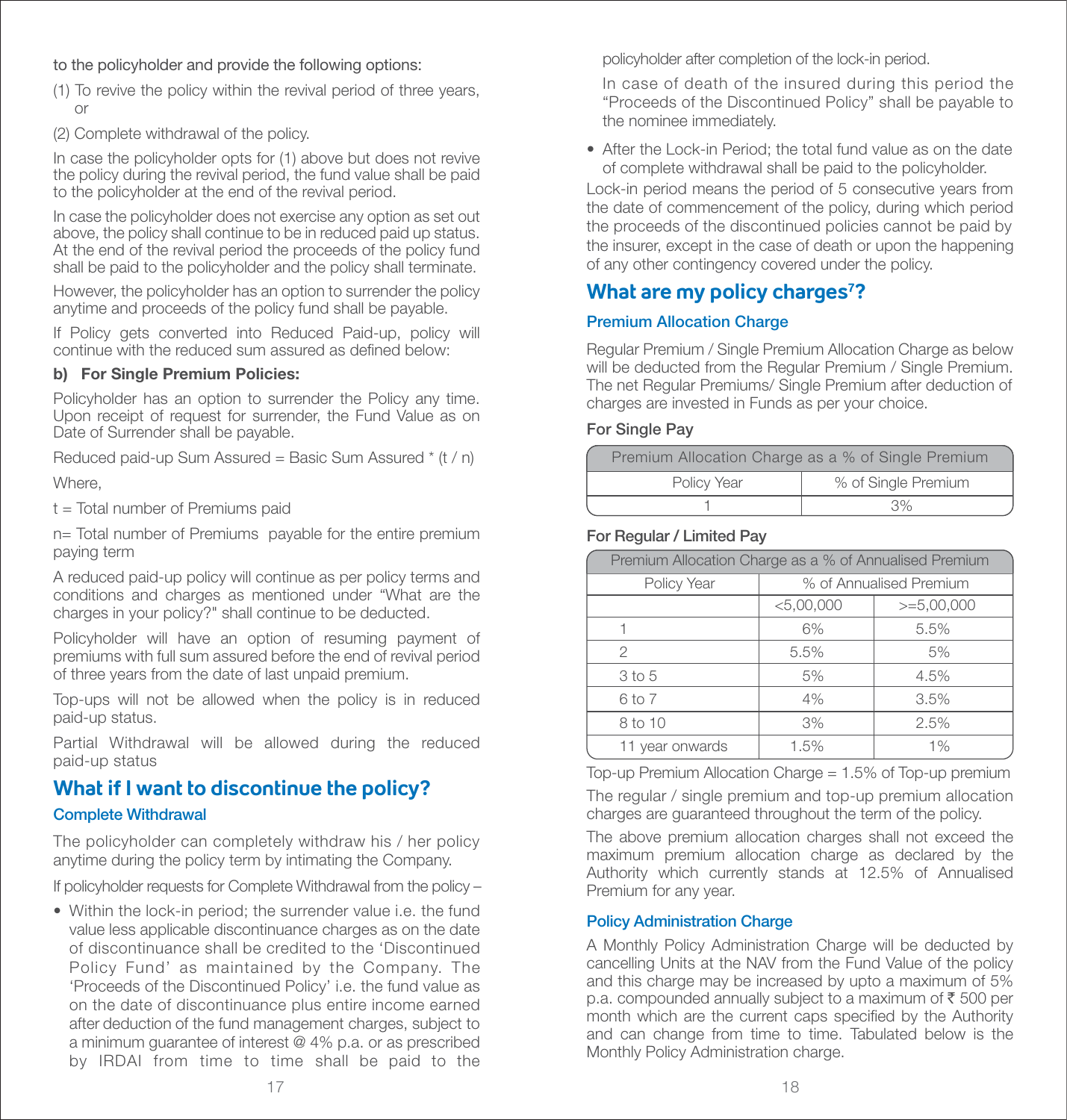For Single Pay Option - 0.90% p.a. of Single Premium throughout the policy term

For Regular / Limited Pay Option - 0.75% p.a. of Annualised premium throughout the policy term

#### Fund Management Charge

A Fund Management Charge will be charged for each fund on each valuation date at 1/365 of the following annual rates and will be applied on the total values of the investment funds as given below

| Śr.<br>No                | <b>Fund Name</b>                           | <b>Fund Management</b><br>Charge per annum |
|--------------------------|--------------------------------------------|--------------------------------------------|
| $\overline{\phantom{a}}$ | Multi Cap Fund                             | 1.20%                                      |
| 2                        | India Consumption Fund                     | 1.20%                                      |
| 3                        | Top 50 fund                                | 1.20%                                      |
| 4                        | Top 200 fund                               | 1.20%                                      |
| 5                        | Super Select Equity Fund                   | 1.20%                                      |
| 6                        | Large Cap Equity Fund                      | 1.20%                                      |
| 7                        | Whole Life Mid-cap Equity Fund             | 1.20%                                      |
| 8                        | Whole Life Aggressive Growth Fund          | 1.10%                                      |
| 9                        | Whole Life Stable Growth Fund              | 1.00%                                      |
| 10 <sup>1</sup>          | Whole Life Income Fund                     | 0.80%                                      |
| 11                       | Whole Life Short Term Fixed<br>Income Fund | 0.65%                                      |

Fund Management Charges are subject to revision by Company with prior approval of IRDAI but shall not exceed 1.35% per annum of the Fund value which is the maximum limit currently specified by the Authority and can change from time to time.

A Fund Management Charge of 0.50% p.a. shall be charged on Discontinued Policy Fund. The current cap on Fund Management Charge (FMC) for Discontinued Policy Fund is 0.50% p.a. and shall be declared by the Authority from time to time.

#### Mortality Charge<sup>8</sup>

The Mortality Charge of the Basic Policy will be deducted by cancelling Units at the current NAV, from the Regular / Single Premium Fund value of the Policy on each Policy Month Anniversary. In case of the Top-up Sum Assured, the same will be deducted from the Top-up Premium Fund Value. If the Regular / Single Premium Fund Value is insufficient, then mortality charge will be deducted from the Top-up Premium Fund Value, if any and vice-versa.

Mortality charge = Sum at Risk (SAR) multiplied by the applicable Mortality Rate for the month, based on the attained age of the Life Assured.

#### Sum at Risk in each month for Regular / Single Premium Account is the difference between:

a) Maximum of (Basic Sum Assured net of all deductible partial withdrawals, if any, from the relevant Regular/Single Premium Fund Value or 1.05 times total Regular/Single premiums paid) and

b) Regular / Single Premium Fund Value at the time of deduction of Mortality Charge

#### Sum at Risk in each month for Top-up Premium Account is the difference between:

- a) Maximum of (Top-up Sum Assured, from the relevant Top-up Premium Fund Value or 1.05 times total Top-up Premiums paid) and
- b) Top-up Premium Fund Value at the time of deduction of Mortality Charge.

| Sample Age | Mortality Charges per 1000  |
|------------|-----------------------------|
|            | Sum at Risk (₹) (per annum) |
| 25         | 1.088                       |
| 35         | 0.990                       |
| 45         | 1.973                       |
| 55         | 4.YY.Y                      |

<sup>8</sup>The Mortality Charges will be guaranteed for the period of the policy term. Females and smokers lives will be treated at par with other standard lives and will not be charged any extra amount

#### For complete details on mortality charges visit us at www.tataaia.com

#### Discontinuance Charge

The policyholder can discontinue paying premium anytime during the policy term by intimating to the company. However when the request for discontinuance from the policy is within the lock-in period of 5 years from policy inception, total fund value, net of discontinuance charges as on the date of discontinuance shall be put in the 'Discontinued Policy Fund'. The 'Proceeds of the Discontinued Policy' i.e. the fund value as on the date of discontinuance plus entire income earned after deduction of the fund management charges, subject to a minimum guarantee of interest @ 4% p.a. or as prescribed by IRDAI from time to time shall be paid to the policyholder only after completion of the lock-in period.

The following table shows discontinuance charges applicable for Single Pay Option

| Where the policy is<br>discontinued during<br>the policy year | Maximum Discontinuance Charges for<br>the policies having Single Premium<br>above ₹ 3,00,000/-        |
|---------------------------------------------------------------|-------------------------------------------------------------------------------------------------------|
|                                                               | Lower of 1% of Single Premium or Single<br>Premium Fund Value subject to a<br>maximum of ₹6,000/-     |
| 2                                                             | Lower of 1% of Single Premium or Single<br>Premium Fund Value subject to a<br>maximum of ₹6,000/-     |
| З                                                             | Lower of 0.50% of Single Premium or<br>Single Premium Fund Value subject to a<br>maximum of ₹4,000/-  |
| 4                                                             | Lower of 0.35% of Single Premium or<br>Single Premium Fund Value subject to a<br>maximum of ₹ 2,000/- |
| 5 and onwards                                                 |                                                                                                       |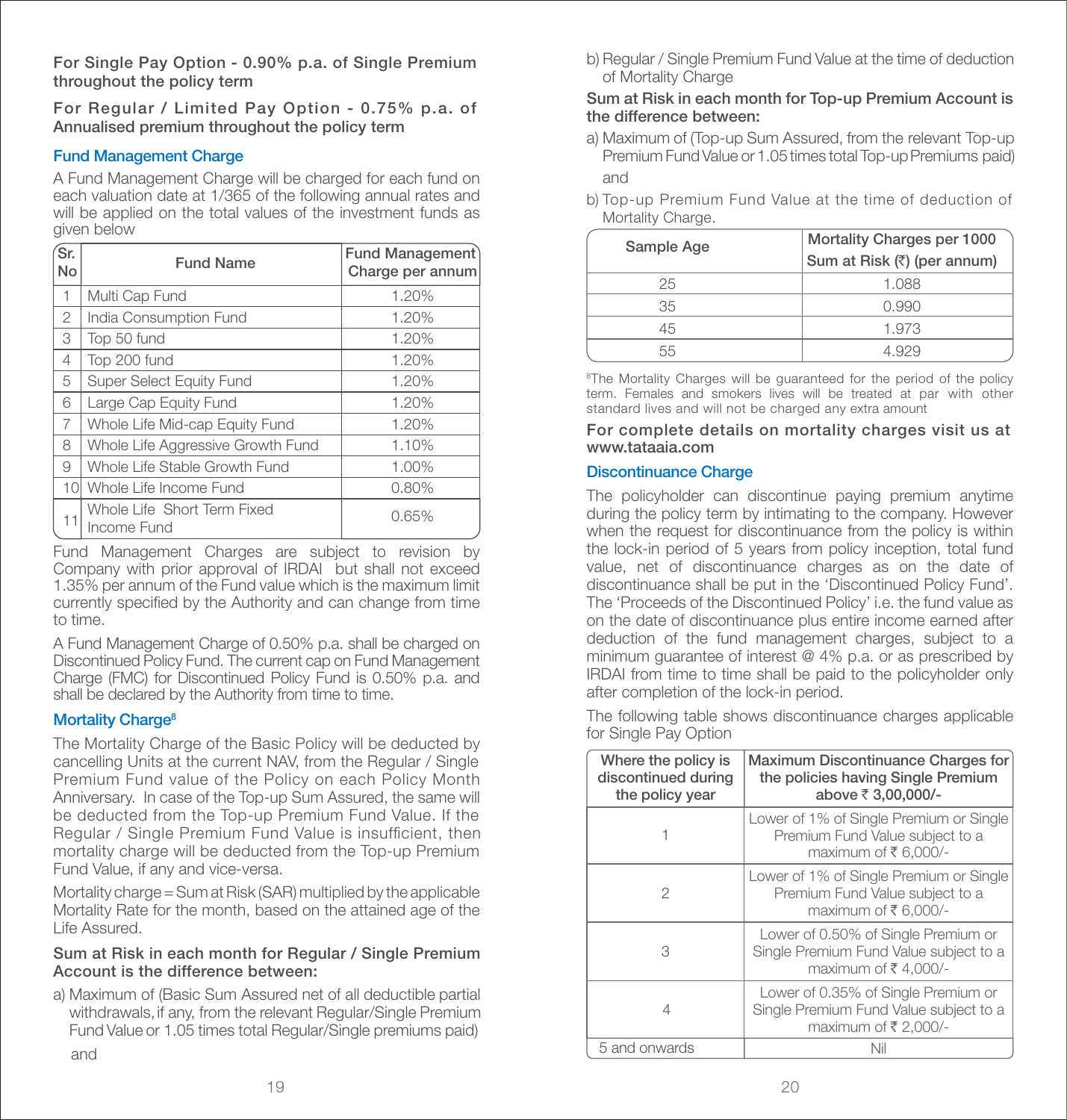The following table shows discontinuance charges applicable for Regular / Limited Pay Option

| Where the policy is<br>discontinued during<br>the policy year | Maximum Discontinuance Charges for<br>the policies having annualized<br>premium above ₹ 50,000/-     |
|---------------------------------------------------------------|------------------------------------------------------------------------------------------------------|
|                                                               | Lower of 6% of Annualised Premium or<br>Reqular Premium Fund Value subject to a<br>maximum of ₹ 6000 |
| 2                                                             | Lower of 4% of Annualised Premium or<br>Regular Premium Fund Value subject to a<br>maximum of ₹5,000 |
| 3                                                             | Lower of 3% of Annualised Premium or<br>Regular Premium Fund Value subject to a<br>maximum of ₹4,000 |
|                                                               | Lower of 2% of Annualised premium or<br>2% of Fund Value subject to maximum of<br>₹ 2,000            |
| 5 and onwards                                                 | Nil                                                                                                  |

There are no discontinuance charges applicable on the Top-up premium Fund Value.

The maximum discontinuance charge shall not exceed the limits as decided by the Authority from time to time.

#### Partial Withdrawal Charge

There are no partial withdrawal charges under this plan.

#### Fund Switching Charge

There are 12 (twelve) free switches per policy year. Thereafter a charge of ₹ 100/- per switch will be applicable. This Charge may be revised as deemed appropriate by the Company subject to prior approval of IRDAI but shall not exceed a maximum of  $\bar{\tau}$  250/- or the maximum Switching Charge declared by the Authority from time to time.

#### Miscellaneous Charge:

#### Premium Re-direction Charge

There is no Premium Re-direction Charge.

7The Company may alter all the above charges (except Mortality Charge and Premium Allocation Charges which are guaranteed throughout the term) by giving an advance notice of at least three months to the policyholder subject to the prior approval of IRDAI and will have prospective effect.

In case of Single Premium Policy, the policy will terminate as and when the total fund value becomes less than or equal to 1% of Single Premium and the balance Fund Value shall be payable to you. This situation may result because of the combined impact of partial withdrawals at inopportune time and fund performance.

After completion of premium paying term for regular premium policy, the policy will terminate as and when the total fund value becomes less than or equal to one Annualised Premium and

the balance fund value shall be payable to you. This situation may result because of the combined impact of partial withdrawals at inopportune time and fund performance.

### **Other plan features/ terms and conditions**

#### Free Look Period

If You are not satisfied with the terms & conditions/features of the Policy. You have the right to cancel the Policy by giving written notice to Us stating objections/ reasons and You will receive the non-allocated premium plus charges levied by cancellation of units plus fund value at the date of cancellation less (a) proportionate risk premium for the period of cover (b) medical examination costs, if any and (c) stamp duty, along with Goods and Services Tax and as applicable on above which has been incurred for issuing the Policy. Such notice must be signed by You and received directly by Us within 15 days after You or person authorized by you receives the Policy. This period of 15 days shall stand extended to 30 days, if the policy is sourced through distance marketing mode9 .

9 Distance Marketing includes every activity of solicitation (including lead generation) and sale of insurance products through voice mode, SMS electronic mode, physical mode (like postal mail) or any other means of communication other than in person.

#### Grace Period

If you are unable to pay your Regular Premium on time, starting from the date of first unpaid premium, a grace period of 30 days will be offered for policies on Annual, Semi- Annual or Quarterly Modes. For Policies on monthly mode the grace period would be 15 days. During this period your policy is considered to be in force with the risk cover as per the terms & conditions of the policy.

#### **Backdating**

Backdating is not allowed in this plan

#### Policy Loan

Policy Loan is not allowed in this plan

#### **Exclusions**

In case of death due to suicide within 12 months from the date of commencement of the policy or from the date of revival of the policy, the nominee or beneficiary of the policyholder shall be entitled to fund value/policy account value, as available on the date of intimation of death. Any charges other than Fund Management charges recovered subsequent to the date of death shall be paid-back to the nominee or beneficiary along with death benefit.

For exclusions on the rider benefits, please refer to the respective supplementary contract.

#### **Tax Benefits**

Premiums paid under this plan are eligible for tax benefits under Section 80C of the Income Tax Act, 1961 and are subject to modifications made thereto from time to time. Moreover, life insurance proceeds enjoy tax benefits as per Section 10(10D) of the said Act.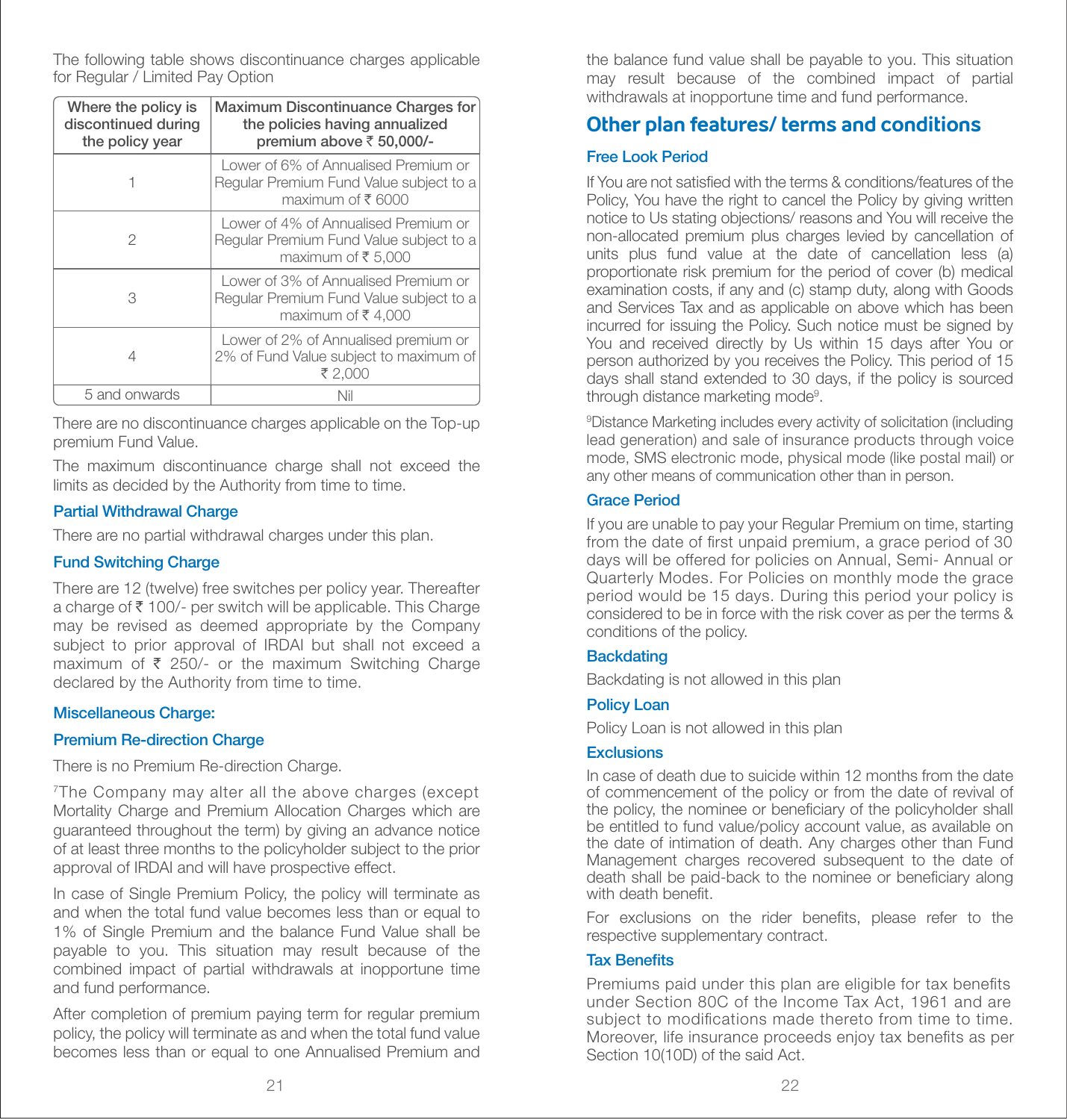Income Tax benefits would be available as per the prevailing tax laws, subject to fulfillment of conditions stipulated therein. Income Tax laws are subject to change from time to time. Tata AIA Life Insurance Company Ltd. does not assume responsibility on tax implication mentioned anywhere in this document. Please consult your own tax consultant to know the tax benefits available to you.

#### **Assignment**

Assignment allowed as per Section 38 of the Insurance Act 1938 as amended from time to time.

#### Nomination

Nomination allowed as per provisions of Section 39 of the Insurance Act 1938 as amended from time to time.

#### Prohibition of Rebates - Section 41 - of the Insurance Act, 1938 as amended from time to time.

- 1. No person shall allow or offer to allow, either directly or indirectly, as an inducement to any person to take out or renew or continue an insurance in respect of any kind of risk relating to lives or property in India, any rebate of the whole or part of the commission payable or any rebate of the premium shown on the policy, nor shall any person taking out or renewing or continuing a policy accept any rebate, except such rebate as may be allowed in accordance with the published prospectuses or tables of the Insurer.
- 2. Any person making default in complying with the provisions of this section shall be liable for a penalty which may extend to ten lakh rupees.

#### About Tata AIA Life

Tata AIA Life Insurance Company Limited (Tata AIA Life) is a joint venture company, formed by Tata Sons and AIA Group Ltd (AIA). Tata AIA Life combines Tata's pre-eminent leadership position in India and AIA's presence as the largest, independent listed pan-Asia Life Insurance Group in the world spanning 18 markets in Asia Pacific. Tata Sons holds a majority stake (51 per cent) in the Company and AIA holds 49 per cent through an AIA International Limited. Tata AIA Life Insurance Company Limited was licensed to operate in India on February 12, 2001 and started operations on April 1, 2001.

#### **Disclaimers**

- Investments are subject to market risks.
- Unit Linked Life Insurance products are different from the traditional insurance products and are subject to the risk factors. Please know the associated risks and the applicable charges, from your Insurance agent or the Intermediary or policy document issued by the insurance company.
- The various funds offered under this contract are the names of the funds and do not in any way indicate the quality of these plans, their future prospects and returns. The underlying Fund's NAV will be affected by interest rates and the performance of the underlying stocks.
- The performance of the managed portfolios and funds is not guaranteed and the value may increase or decrease in accordance with the future experience of the managed portfolios and funds. Past performance is not indicative of future performance.
- The Premium paid in the Unit Linked Life Insurance Policies are subject to investment risks associated with capital markets and the NAVs of the units may go up or down based on the performance of fund and factors influencing the capital market and the Insured is responsible for his/her decisions.
- Buying a life insurance policy is a long-term commitment. An early termination of the policy usually involves high costs and the Surrender Value payable may be less than the total premiums paid.
- The brochure is not a contract of insurance. This brochure should be read along with Benefit Illustration. The precise terms and conditions of this plan are specified in the policy contract available on Tata AIA Life website.
- Tata AIA Life Insurance Company Ltd. is only the name of the Insurance Company and Tata AIA Life Insurance Wealth Pro is only the name of the Unit Linked Life Insurance Contract and does not in any way indicate the quality of the contract, its future prospects or returns.
- This product is underwritten by Tata AIA Life Insurance Company Ltd. This plan is not a guaranteed Issuance plan and it will be subject to Company's underwriting and acceptance
- Insurance cover is available under this product.
- Riders are not mandatory and are available for a nominal extra cost. For more details on benefits, premiums and exclusions under the Rider(s), please contact Tata AIA Life's Insurance Advisor/Branch.
- Participation by customers shall be on voluntary basis.
- This product will be offered only to Standard lives.
- Some benefits are guaranteed and some benefits are non-guaranteed with returns based on the future performance of your Insurer carrying on life insurance business (Tata AIA Life Insurance). If your policy offers guaranteed returns then these will be clearly marked "guaranteed' in the illustration table on the pages 3 and 4. If your policy offers non-guaranteed returns then the illustrations on the pages 3 and 4 will show two different rates of assumed future investment returns. These assumed rate of return are not guaranteed and these are not the upper or lower limits of what you might get back, as the value of your policy is dependent on a number of factors including future investment performance. The illustrated maturity values have been calculated using investment returns of 8% and 4% respectively. The rates used are approved by the Life Insurance Council.

BEWARE OF SPURIOUS/ **FRAUD PHONE** CALLS!

IRDAI is not involved in activities like selling insurance policies, announcing bonus or investment of premiums. Public receiving such phone calls are requested to lodge a police complaint.